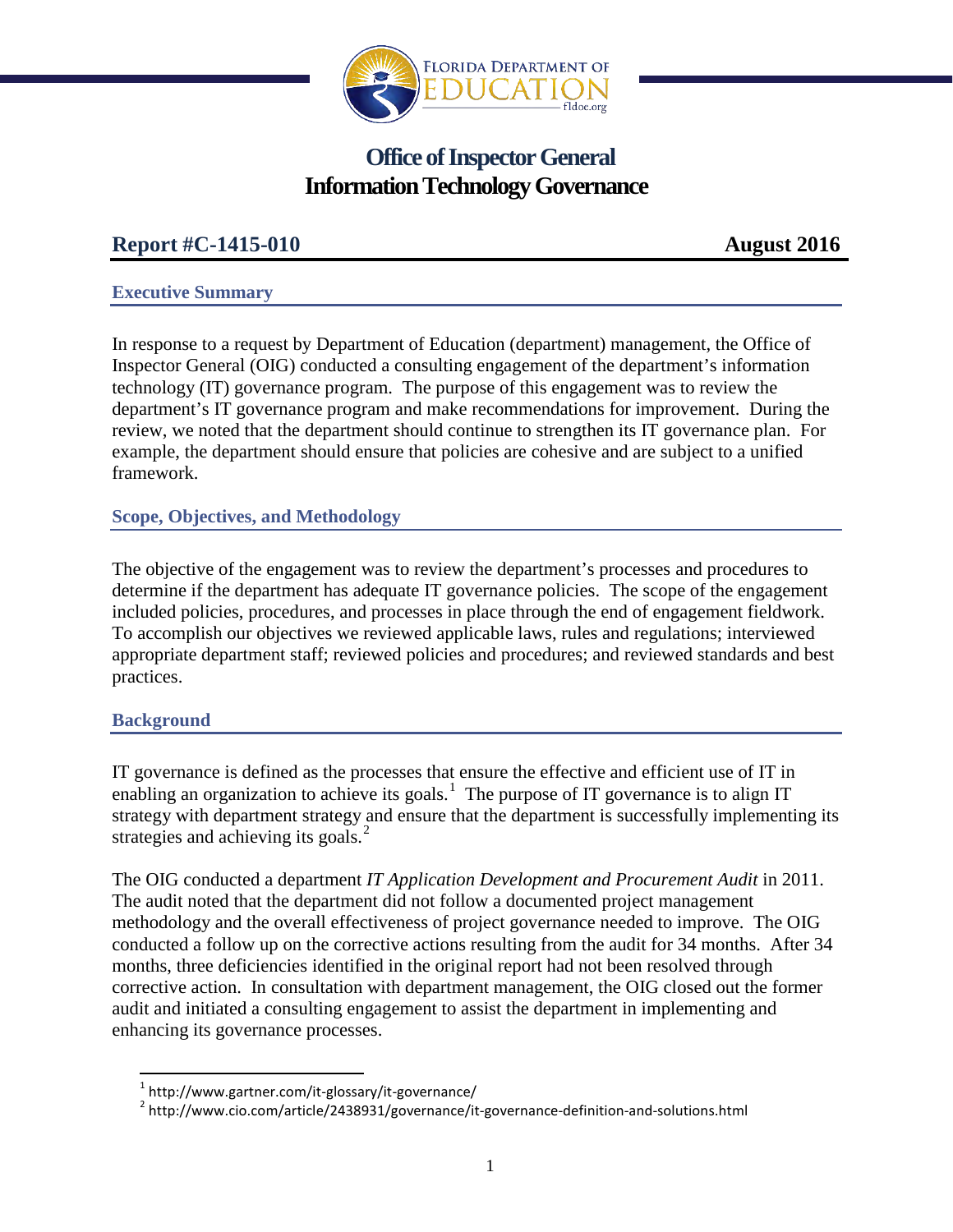During the consulting engagement, the Division of Accountability, Research and Measurement (ARM), hired an outside consulting firm to help the department develop and implement a data governance process. The department is currently implementing the recommendations for establishing the data governance procedures. Once data governance is established, implementation of IT project governance will follow.

With the implementation of data governance in the final stages, the primary focus of this engagement was to assist the department with the development of project governance. The department requested that the OIG assist them by ensuring they complied with their project governance implementation schedule. The department originally intended to complete all tasks on the schedule in six months, however; due to delays and workload issues, many of those tasks were not completed as scheduled. The department did develop data and project governance policies. During this engagement, we met with the department on several occasions, provided feedback, and made recommendations on presented documentation.

#### **Current Conditions**

During our review of the department's project governance policy, (03-02-02) we determined the policy addresses many principles outlined by COBIT 5 such as responsibility, strategy, acquisition, performance, and conformance. The department adequately addresses many of these areas.

#### **Steering Committee**

Project governance allows the department to align projects with organizational objectives to ensure they support the fulfillment of overall educational goals and achieve intended outcomes. Effective project governance ensures projects yield the expected benefits. The department has developed a working draft of its project governance plan. According to the governance plan, the project governance structure includes:

- Governance Steering Committee (GSC)
- Governance Internal Support Subcommittee
- Application (Supporting Subcommittee as required)
- Security (Supporting Subcommittee as required)
- Business Operations (Supporting Subcommittee as required)

The project governance plan states that there will be one GSC, one governance internal subcommittee, and several supporting subcommittees as needed. The GSC will be the department's centralized decision-making body, comprised of executive level decision makers responsible for reviewing, approving, and monitoring projects that fit the organization's ongoing needs; influences the progress of all projects; and ensures the optimal balance of current projects. The GSC will have overall responsibility for governance of project management, and the department's chief of staff will chair the governance steering committee.

Currently, the department has not identified project governance steering committee members, however; a data governance council has begun holding meetings. This council currently meets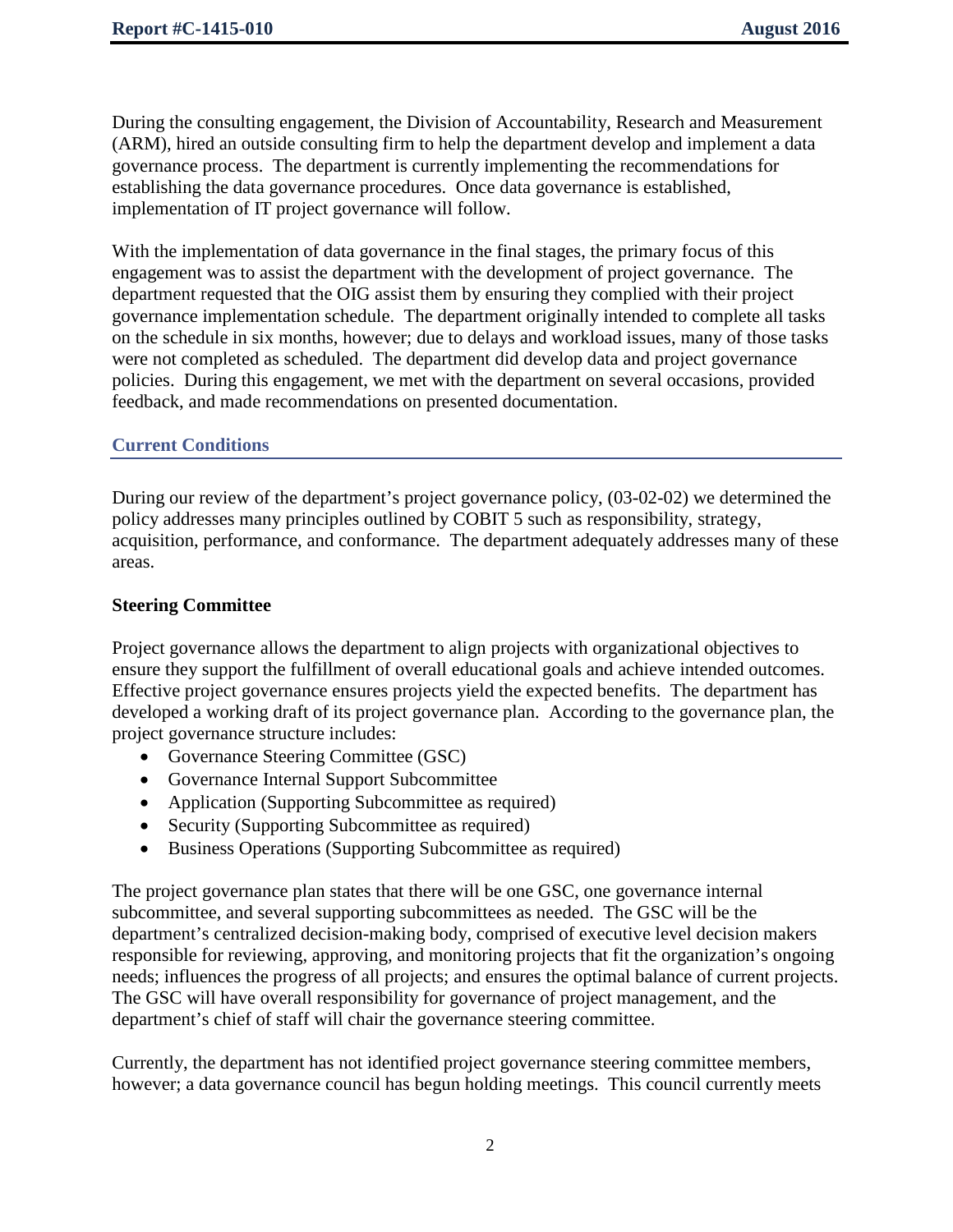monthly. In order to provide guidance and make recommendations, representatives from the OIG have attended and participated in the council meetings.

#### **Strategic Planning**

The department's project governance plan addresses strategic planning. According to the plan, the department's project governance will be a continuous process of tracking and prioritizing the optimum set of project-oriented initiatives to deliver maximum value to the department. In the decision making process, department senior leaders can efficiently use resources to focus on projects that are achievable and strategically aligned with organizational goals. The department's GSC will be responsible for strategic planning. GSC duties will include analyzing and ranking project proposals; making decisions on department project proposals; providing overall project guidance and direction; authorizing project funding; approving contract negotiations; approving major change requests; and monitoring overall project status and strategic alignment. The plan also states that the GSC will be the final decision making body.

#### **Performance**

According to COBIT 5, a performance measurement process is required to ensure the department monitors performance consistently and reliably. The department should have clear definition of performance goals and effective metrics to monitor the achievement of goals. Performance measurements will allow the department to determine if projects are successfully achieving the department's objectives and identify areas for improvement. Two critical governance success factors are the approval of goals by stakeholders and the acceptance of accountability for achievement of goals by directors and managers.

During our review, we determined the department's governance plan does not address performance measures. However, the data governance policy states the data governance council will define a set of metrics and key performance indicators to measure the effectiveness of data management activities. The policy does not define the performance indicators. According to department staff, performance measures have not been developed.

#### **Future Projects**

The department plans to develop and start implementation of project governance at the completion of data governance. The department also plans to merge project and data governance into a unified governance structure and implement a device standard, password policy, and data suppression policy. A draft of the department's password policy is currently awaiting approval.

#### **Recommendations**

The department has made great strides in developing and implementing data governance. The department has created working draft policies for both data and project governance. We recommend that the department formalize these policies while continuing to strengthen them. Formalized policies and procedures will allow efficient and productive governance. We also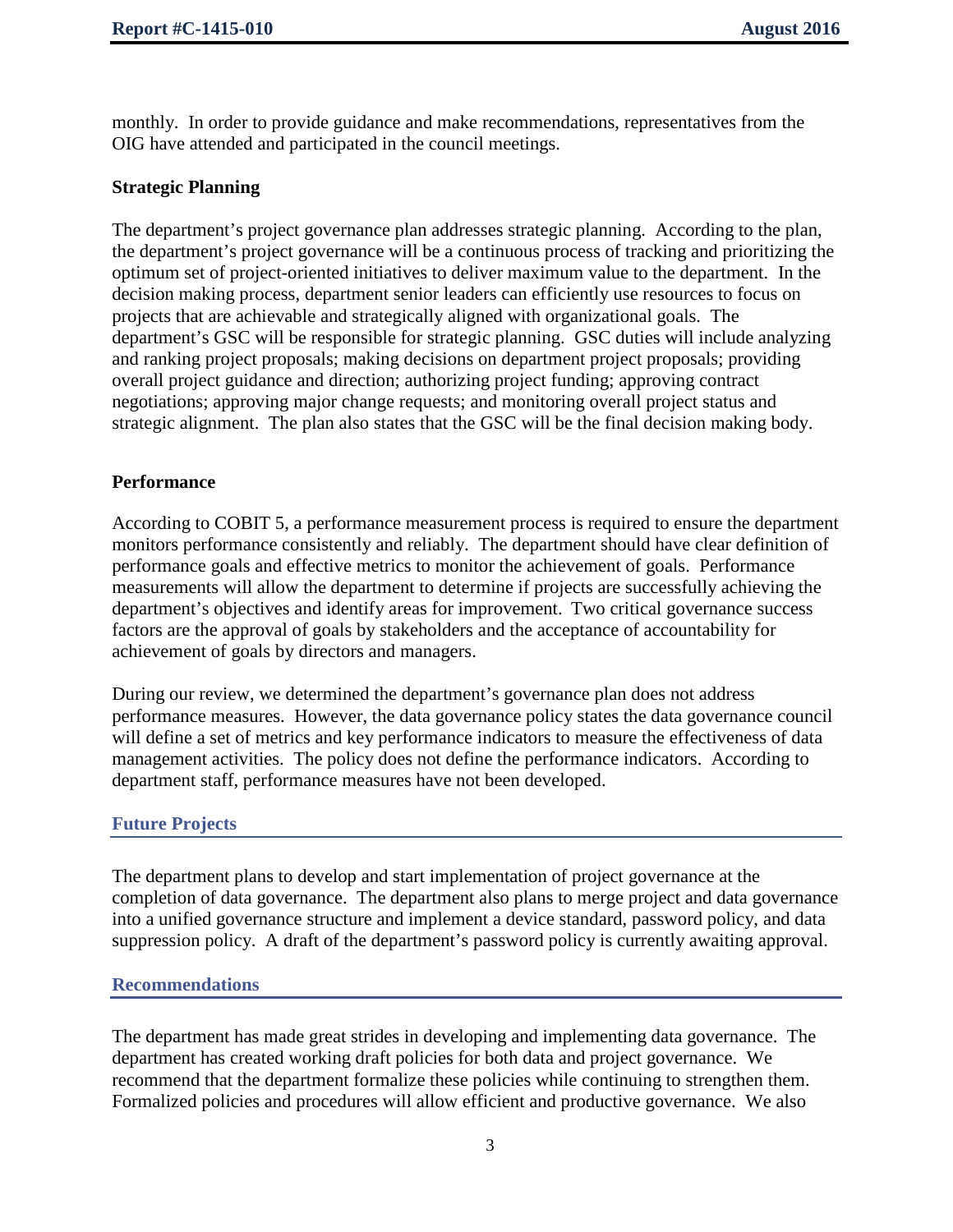recommend that the department merge the data governance and project governance processes to increase efficiency and avoid duplication of efforts. Additionally, top down support for the data and project governance processes is critical to the ongoing success of those processes.

As processes mature, we recommend the department create performance measures. Performance measures will enable management and other stakeholders to determine if IT is meeting its objectives. The department should ensure that the ownership and accountability for achieving targets are clear. Once ownership and accountability are established, the department will be able to decide which measurements are important. For example, stakeholders may want to measure business and IT alignment, whereas IT may want to measure database validation consistency.

The department plans to develop and implement project governance after the implementation of data governance. To assist in activating an effective project governance program, we recommend that the department develop implementation procedures. The procedures should establish clear goals and objectives in order to align efforts. ISACA suggests that the procedures consist of activities to get started, followed by key implementation tasks with suggested roles and responsibilities. The procedures should also indicate relative scheduling for implementing the project.

We recommend the department use a framework such a COBIT 5 to assist in developing project governance and for the continued improvement of data governance. COBIT 5 integrates different widely accepted standards such as Information Technology Infrastructure Library and the International Organization for Standardization. The COBIT framework incorporates different subsets of information management and control in which the department may find value. COBIT provides guidance in areas such as information security, regulatory compliance, risk management, and governance of enterprise IT.

Department staff indicated that IT standards would become a focus. The department plans to implement a device standard, password policy, and data suppression policy. To assist with the development of device standards, the National Institute of Standards and Technology has (NIST) issued the following publications:

• NIST 800-164 (draft) offers insight on the security risk associated with the use of mobile devices .The publication also introduces baseline security technologies that can be implemented across a wide range of mobile devices to help secure both department issued and personally owned devices, and

NIST 800-122 offers a guide for protecting personally identifiable information. The National Center for Education Statistics also released a publication, *SLDS Technical Brief Guidance for Statewide Longitudinal Data Systems*, which provides best practices for the data stewardship of educational records.

## **Closing Comments**

The Office of the Inspector General would like to recognize and acknowledge the Division of Technology and Innovation and the Division of Accountability, Research and Measurement and staff for their time and assistance during the course of this review. Our review was facilitated by the cooperation and assistance extended by all staff involved.